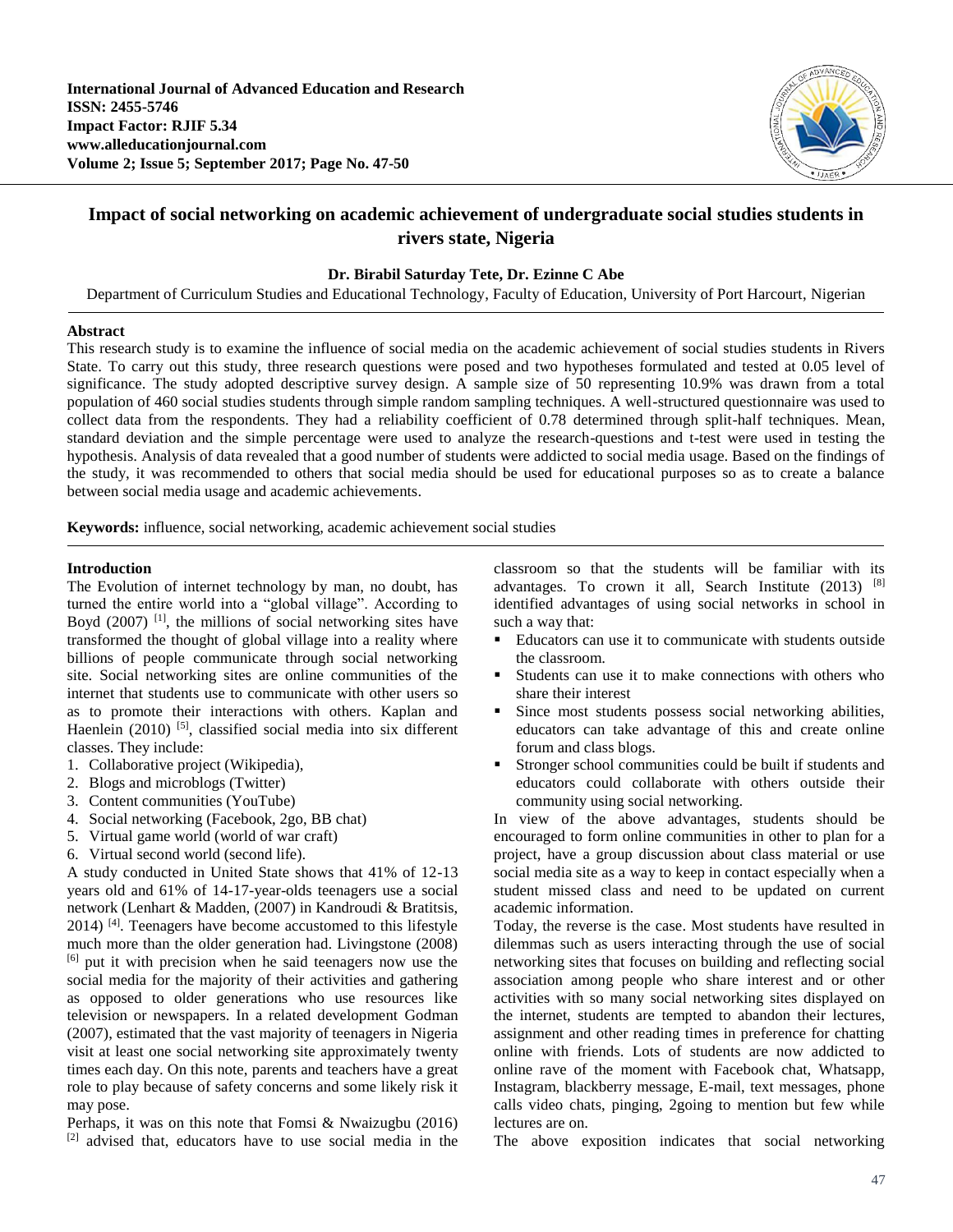influence on students can never be overemphasized. This is because, the present generation of students, lecturers and administrators have either cell phone, desktop computers, tablets and other digital devices which can enable them to have access to social networks for both socialization, teaching and learning process.

# **Statement of Problem**

The world is now becoming a global market in which internet has been the most important source of information to the society. Ever since the advent of social media, academic achievement of students continues to face a lot of challenges and neglects. In most cases, students devote most of their precious time to social networking sites such as Facebook, pinging, Whastapping, 2going, gaming, making new contact and friends thereby putting more pressure on the parents, teachers and the educational business at large.

In most cases, the students download music, pictures, chat with friends and peer groups, watch films, make calls, send text messages and other while lectures are on. In fact, some of the question that comes to mind includes: If a student can access social network in the classroom, what will they do at home? Are they using these devices for socialization or educational purposes? The researchers' desire to answer these questions spurred the conduct of this study.

# **Aims of the Study**

The aims of this study are generally, to examine the impact of social networking on the academic achievement of undergraduate social studies student in Rivers State. Specifically, the study seeks to:

- 1. Ascertain the level of students' addictiveness to social networking
- 2. Determine if age has an influence on a student that uses social network has influence social studies.
- 3. Find out the extent to which social network is used for academic achievement.

#### **Research Questions**

The study sought to provide answers to the following questions;

1. To what extent does social network addictiveness affect

academic achievements?

- 2. In which way does age of students influence the use of social network?
- 3. Do students use the social network for educational enhancement?

# **Hypothesis**

- 1. Students addictiveness to the social network has no significant influence on academic achievement.
- 2. Age of students does not have a significant influence on the use of social networking.

# **Method of Study**

Descriptive survey design was used for the study. The population of the study was made up of four hundred and sixty (460) second-year social studies students of University of Port Harcourt, University of Education Port Harcourt and Federal College of Education Omoku. From this population, a sample of fifty (50) made up of twenty-five (25) males and twentyfive females (25) were drawn using simple random sampling techniques. The research instrument for the study was titled "Social Network Achievement Test (SONAT). It had section A and B. Section A describes respondents' demographic information. Section B was used to answer the research questions. It had a modified four-point Likert rating scale with response options of Strongly Agree (SA) = 4, Agree (A) = 3 points, Strongly Disagree  $(SD) = 2$  points and Disagree  $(D) =$ 1 point. The questionnaire (SONAT) was validated by three experts. The reliability coefficient of the instrument (SONAT) was determined with the Pearson Production Moment Correlation Technique, and the reliability coefficient of 0.81 was attained. The researchers personally administered all the 50 copies of the instrument to the respondents and collected on the same day. The simple percentage was used to answer the research questions and t-test statistical analysis was used to test the hypothesis at 0.05 level of significance.

# **Results**

#### **Research question I**

To what extent does social network addictiveness affect the academic performance of students?

| S. No     | <b>Statement</b>                                                           | <b>SA</b> | A   | <b>SD</b> |    | <b>Total</b> | <b>Decision</b> |
|-----------|----------------------------------------------------------------------------|-----------|-----|-----------|----|--------------|-----------------|
|           | Addiction to online social network is a problematic issue that affects my  | 30        | 10  |           |    | 50           |                 |
| .,        | academic level                                                             | 60%       | 20% | 14%       | 6% | 100%         | Accepted        |
| <b>4.</b> | Online social network distracts me from studies                            | 10        | 32  |           |    | 50           | Accepted        |
| ◠         | I spend more hours online than reading my books                            |           | 8   |           |    | 50           | Accepted        |
|           |                                                                            | 74%       | 16% | 10%       | 6% | 100%         |                 |
| 4         | There is no improvement on my grades ever since I started accessing social |           |     | 22        |    | 50           | Rejected        |
|           | networking sites                                                           | 38%       | 10% | 44%       | 8% | 100%         |                 |

**Table 1:** student's addictiveness to social network and academic achievement.

Results from table 1 show that item statement 1,2, and 3 accepted while item statement 4 was rejected. Based on the above response, one can now infer that students addicted to social network were affected negatively in terms of academic achievements.

# **Research question 2.**

In which way does age of students influence the use of social network?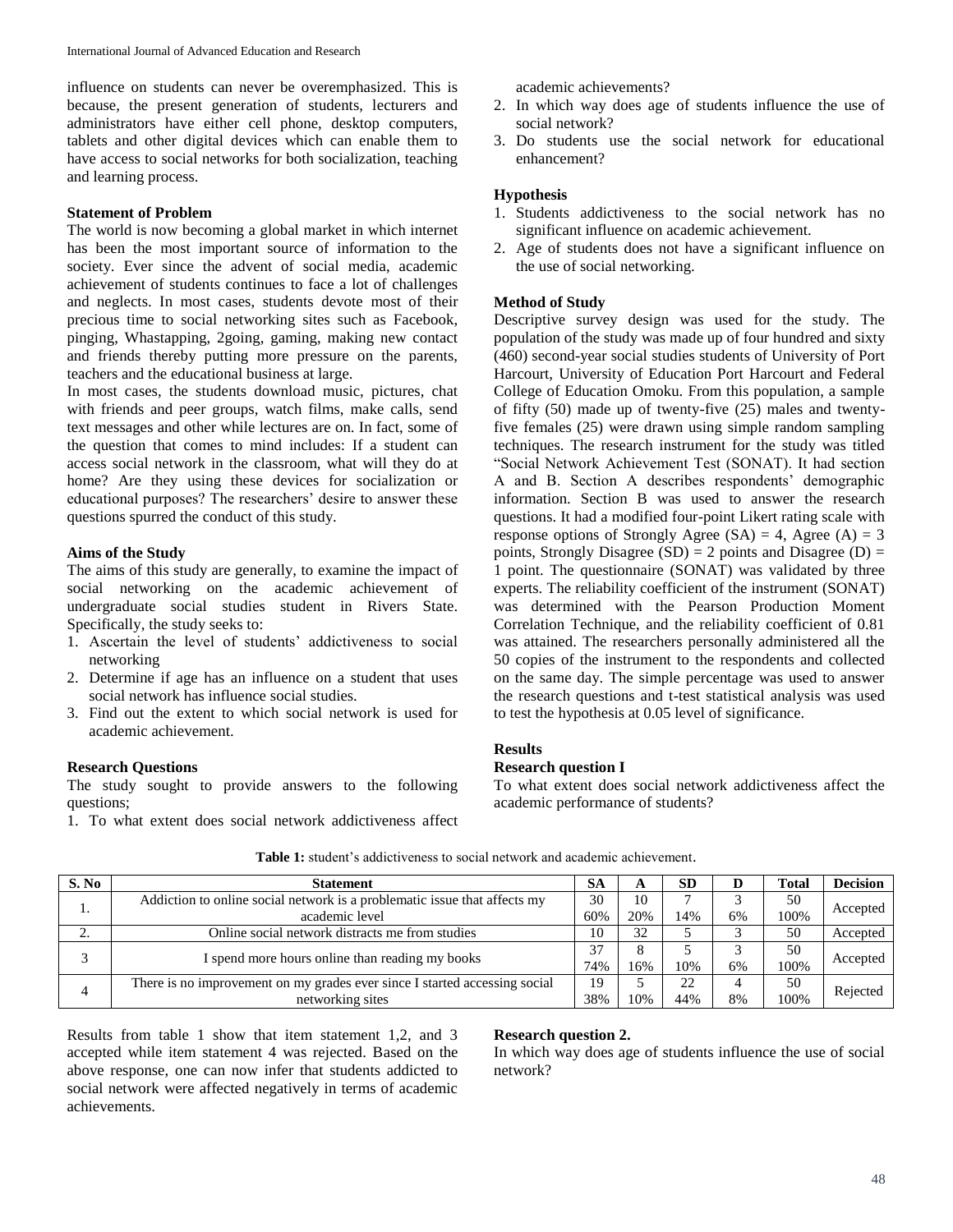| S. No | <b>Statement</b>                                                    | <b>SA</b> | A   | <b>SD</b>    | IJ                       | <b>Total</b> | <b>Decision</b> |
|-------|---------------------------------------------------------------------|-----------|-----|--------------|--------------------------|--------------|-----------------|
|       | Age has impact on the use of social network                         |           | 10  | −            |                          | 50           | Accepted        |
| . .   |                                                                     | 60%       | 20% | 14%          | 6%                       | 100%         |                 |
| ◠     | The use of social network becomes boring as I grow older            |           | 32  |              |                          | 50           |                 |
| ـ.    |                                                                     | 20%       | 64% | 10%          | 6%                       | 100%         | Accepted        |
|       |                                                                     |           |     | <sub>0</sub> | 30                       | 50           |                 |
|       | Social network is not relevant to elderly people                    | 10%       | 6%  | 2%           | 60%                      | 100%         | Rejected        |
| 4     | The younger generations are the most active users of social network |           | 20  |              | $\overline{\phantom{0}}$ | 50           |                 |
|       |                                                                     |           | 40% | 10%          | $\overline{\phantom{0}}$ | 100%         | Accepted        |

**Table 2:** Age influence on the use of social network

Results from table 2 show that item statement 1, 2 and 4 accepted while item statement 4 was rejected. We can infer from the above result that the use of social network can be found mostly among the teenagers. This is in line with the findings of Goodman (2007)<sup>[3]</sup>.

#### **Research questin3**

Do students use the social network for educational enhancement?

| <b>Table 3:</b> The use of social network for education of social network |
|---------------------------------------------------------------------------|
|---------------------------------------------------------------------------|

| <b>S. NO</b>                                                     | <b>Statement</b>                                              | <b>SA</b> | A            | <b>SD</b> | D   | <b>Total</b> | <b>Decision</b> |
|------------------------------------------------------------------|---------------------------------------------------------------|-----------|--------------|-----------|-----|--------------|-----------------|
| Most of our course outline are downloaded through social network |                                                               | 8         | 10           | 20        | 12  | 50           | Rejected        |
| . .                                                              |                                                               | 16%       | 20%          | 40%       | 24% | 100%         |                 |
| ◠<br>٠.                                                          | I obtain some course materials through social network         |           | 32%          | 20%       | 12% | 100%         | Accepted        |
|                                                                  |                                                               | 365       |              |           |     |              |                 |
|                                                                  |                                                               | 8         | <sub>0</sub> | 20        | 16  | 50           |                 |
|                                                                  | We submit our term papers to lecturers through social network |           | !2%          | 40%       | 32% | 100%         | Rejected        |
|                                                                  | We take some of our test online.                              |           | −            | 20        | 21  | 50           | Rejected        |
| $\overline{4}$                                                   |                                                               |           | 14%          | 40%       | 42% | 100%         |                 |

The result of the analysis in table 3 above revealed that item statement 1, 3 and 4 was rejected while item statement 2 was accepted. This shows that social network was not mostly used for education purpose.

#### **Hypothesis 1:**

Student addictiveness to social network has no significant influence on academic achievement

**Table 4:** T-Test Analysis on Student Addictiveness to Social Network

|           | Mean | SD    | DF | m     | <b>Significance</b><br>2-tailed | <b>Result</b> |
|-----------|------|-------|----|-------|---------------------------------|---------------|
| <b>JU</b> | 3.34 | 0.939 | 49 | 0.089 | 0001                            | Significant   |

The result in the table above shoes that t-test value of 10.089 was obtained at the df of 49. It was calculated that the t-value at .0001 significant level was lesser than the chosen 0.05 level of significance. Hence, the null hypothesis is rejected, meaning that students addictiveness to the social network has an influence on academic achievements.

#### **Hypothesis 2**

Age does not have significant influence on the use of social network?

**Table 4:** T-Test Analysis on Age and Social Network Usage

|    | Mean | SD    | DF | <b>Significance</b><br>2-tailed | <b>Result</b> |
|----|------|-------|----|---------------------------------|---------------|
| 50 | 3.34 | 0.670 | 49 | .0001                           | Significant   |

Results on table 5 above show that the calculated t-value of

14.774 is obtained at the df of 49. Based on this, t-value at .0001 level is lesser than the 0.05 level of significance. Hence, the null hypothesis is rejected on the ground that age has a significant influence on social network usage.

#### **Discussion of Findings**

The study investigated the impact of social media on the academic achievement of undergraduate social studies students. Results obtained indicate that students addicted to social Networking were affected negatively in terms of academic achievements. These findings are in agreement with the study carried out by Olubiyi  $(2012)$ <sup>[7]</sup>. He pointed out that students are always busy pinging, 2going or Facebooking while lectures are on. Thus, it affected their academic achievements.

The study also revealed that the use of social network is mostly found among the teenager as shown in Table 2. These findings are in line with Moraham and Shmacher (2000) that social networking addiction was excessively used by the youths.

Evidence from Table 3 shows that students used the social network for other purposes instead of academic achievements. Then, the finding of Livingstone  $(2008)^{6}$  will be very useful here. His findings revealed that a significant relationship exists between computer attitude and it uses in institutions.

#### **Conclusion**

The result of the findings of this study showed that social networking has a negative effect on the academic achievement of students which has resulted in dilemmas such as; users interacting through the use of social networking sites for socialization. It is, therefore, arguably to say that social